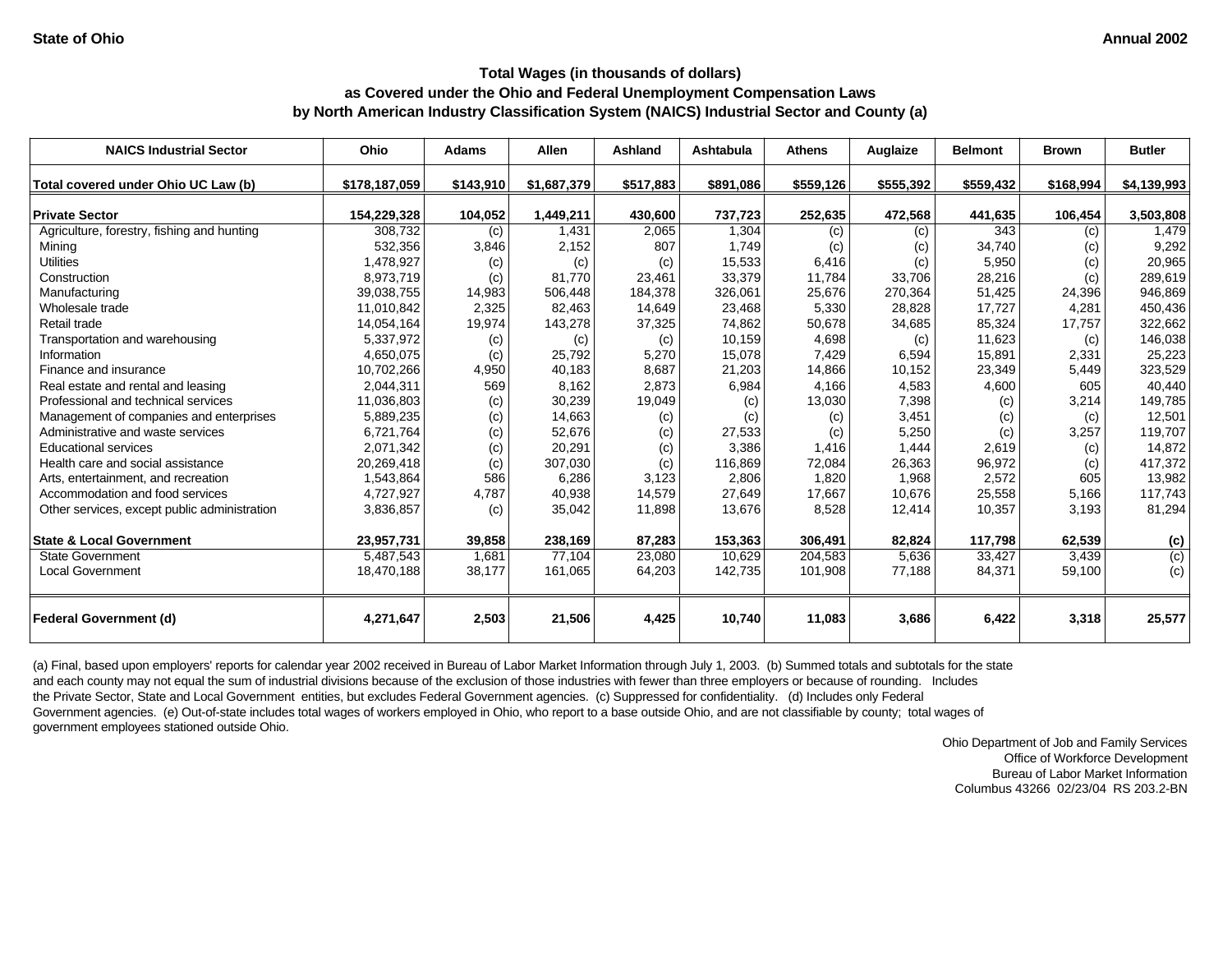| <b>NAICS Industrial Sector</b>               | Carroll   | Champaign | Clark       | <b>Clermont</b> | <b>Clinton</b> | Columbiana | Coshocton | Crawford  | Cuyahoga     | Darke     |
|----------------------------------------------|-----------|-----------|-------------|-----------------|----------------|------------|-----------|-----------|--------------|-----------|
| Total covered under Ohio UC Law (b)          | \$152,711 | \$316,153 | \$1,532,013 | \$1,649,321     | \$774,882      | \$840,241  | \$358,545 | \$443,685 | \$28,544,314 | \$507,919 |
| <b>Private Sector</b>                        | 127,006   | 258,328   | 1,297,784   | 1,425,173       | 684,216        | 702,967    | 314,171   | 379,668   | 25,158,980   | 444,480   |
| Agriculture, forestry, fishing and hunting   | 288       | (c)       | 13,223      | 446             | (c)            | 1,945      | 1,722     | (c)       | 7,808        | (c)       |
| Mining                                       | 433       | (c)       | 1,505       | (c)             | (c)            | 7,414      | 5,982     | (c)       | 14,011       | (c)       |
| <b>Utilities</b>                             | (c)       | (c)       | (c)         | 41.165          | (c)            | (c)        | 27,561    | (c)       | 131.583      | (c)       |
| Construction                                 | 8,591     | 7,434     | 61,414      | 125,061         | 10,005         | 37,433     | 8,945     | 21,173    | 1,139,108    | 40,969    |
| Manufacturing                                | 65,168    | 149,513   | 415,968     | 394,321         | 156,587        | 244,433    | 142,531   | 190,998   | 4,538,022    | 143,229   |
| Wholesale trade                              | 3,969     | 8,378     | 55,079      | 89,846          | 17,451         | (c)        | 5,220     | 19,426    | 2,135,912    | 26,923    |
| Retail trade                                 | 13,909    | 22,487    | 172,281     | 186,836         | 42,832         | 75,552     | 20,737    | 27,240    | 1,812,670    | 39,114    |
| Transportation and warehousing               | (c)       | (c)       | (c)         | 16,585          | (c)            | 44,529     | 10,680    | (c)       | 777,261      | (c)       |
| Information                                  | 2,477     | 3,589     | 10,968      | (c)             | 12,265         | 9,307      | 2,857     | 2,616     | 929.728      | 3,682     |
| Finance and insurance                        | 3,329     | 8,500     | 35,056      | 134,792         | 24,844         | 24,349     | 6,686     | 19,567    | 2,875,603    | 19,866    |
| Real estate and rental and leasing           | 431       | 3,953     | 11,836      | 13,098          | 4,599          | 4,958      | 1,037     | 1,342     | 437,592      | 3,969     |
| Professional and technical services          | (c)       | (c)       | 37,233      | 67,977          | 5,853          | (c)        | 11,863    | 13,866    | 2,419,724    | (c)       |
| Management of companies and enterprises      | (c)       | (c)       | 3,626       | 5,593           | 7,886          | (c)        | 727       | (c)       | 879,148      | (c)       |
| Administrative and waste services            | 2,240     | 3,390     | 33,875      | 39,547          | 12,728         | 26,395     | 8,497     | (c)       | 1,071,707    | 10,457    |
| <b>Educational services</b>                  | (c)       | (c)       | 23,386      | 8.714           | (c)            | 1,675      | (c)       | (c)       | 580,375      | (c)       |
| Health care and social assistance            | (c)       | (c)       | 235,385     | 123,828         | (c)            | 125,618    | (c)       | (c)       | 3,649,961    | (c)       |
| Arts, entertainment, and recreation          | 945       | 1,677     | 6,578       | 9,132           | 974            | 2,854      | 3,963     | 887       | 471,639      | 1,557     |
| Accommodation and food services              | 4,235     | 8,334     | 46,015      | 48,697          | 12,360         | 22,520     | 6,426     | 9,195     | 660,740      | 9,388     |
| Other services, except public administration | 2,807     | 5,529     | 46,886      | 40,352          | 7,154          | 15,524     | 6,117     | 5,321     | 626,388      | 10,181    |
| <b>State &amp; Local Government</b>          | 25,704    | 57,825    | 234,229     | 224,149         | 90,665         | 137,274    | 44,374    | 64,016    | 3,385,334    | 63,440    |
| <b>State Government</b>                      | 1,241     | 2,273     | 16,846      | 19,398          | 5,417          | 12,887     | 1,865     | 4,648     | 245,246      | 2,224     |
| <b>Local Government</b>                      | 24,464    | 55,551    | 217,383     | 204,750         | 85,249         | 124,386    | 42,509    | 59,368    | 3,140,088    | 61,216    |
| <b>Federal Government (d)</b>                | 1,810     | 2,993     | 29,963      | 13,872          | 7,451          | 28,283     | 3,982     | 3,247     | 939,866      | 4,572     |

(a) Final, based upon employers' reports for calendar year 2002 received in Bureau of Labor Market Information through July 1, 2003. (b) Summed totals and subtotals for the state and each county may not equal the sum of industrial divisions because of the exclusion of those industries with fewer than three employers or because of rounding. Includes the Private Sector, State and Local Government entities, but excludes Federal Government agencies. (c) Suppressed for confidentiality. (d) Includes only Federal Government agencies. (e) Out-of-state includes total wages of workers employed in Ohio, who report to a base outside Ohio, and are not classifiable by county; total wages of government employees stationed outside Ohio.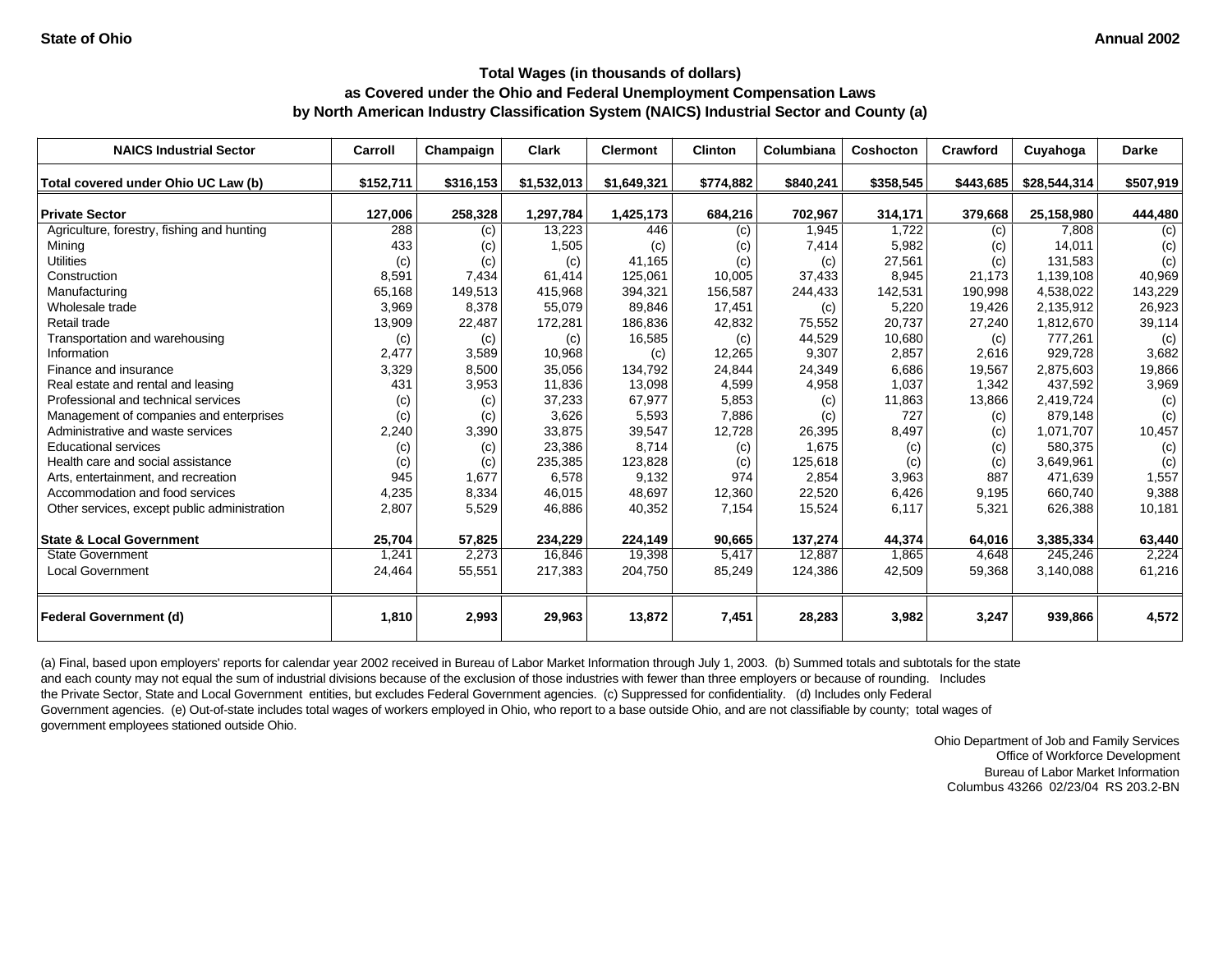| <b>NAICS Industrial Sector</b>               | <b>Defiance</b> | <b>Delaware</b> | Erie        | <b>Fairfield</b> | <b>Favette</b> | <b>Franklin</b> | <b>Fulton</b> | Gallia    | Geauga    | Greene           |
|----------------------------------------------|-----------------|-----------------|-------------|------------------|----------------|-----------------|---------------|-----------|-----------|------------------|
| Total covered under Ohio UC Law (b)          | \$588,227       | \$1,605,457     | \$1,203,449 | \$937,748        | \$280,244      | \$25,228,440    | \$610,685     | \$354,717 | \$973,173 | \$1,530,288      |
| <b>Private Sector</b>                        | 531,298         | 1,424,049       | 1,022,492   | 693,591          | 233,987        | 21,388,386      | 543,705       | 294,245   | 853,666   | 1,216,279        |
| Agriculture, forestry, fishing and hunting   | (c)             | 2,642           | 4,442       | 1,468            | (c)            | 8,840           | (c)           | (c)       | 6,905     | (c)              |
| Mining                                       | (c)             | 4,648           | 8,559       | 799              | (c)            | 17,701          | (c)           | (c)       | 6,482     | (c)              |
| <b>Utilities</b>                             | (c)             | (c)             | (c)         | 8,725            | (c)            | 216,981         | (c)           | 51,800    | (c)       | (c)              |
| Construction                                 | 21,500          | 106,852         | 46,571      | 71,536           | 8,329          | 1,242,690       | 37,086        | 12,652    | 77.845    | 56,356           |
| Manufacturing                                | 308,441         | 194,169         | 424,616     | 202,259          | 100,499        | 2,315,180       | 327,524       | 36,665    | 335,117   | 177,026          |
| Wholesale trade                              | 20,053          | 86,830          | 62,439      | 23,248           | (c)            | 1,454,408       | 34,432        | 6,461     | 67,481    | 55,803           |
| Retail trade                                 | 49,667          | 165,863         | 88,431      | 97,437           | 46,604         | 2,320,427       | 34,166        | 29,632    | 65,939    | 184,253          |
| Transportation and warehousing               | (c)             | (c)             | (c)         | 14,835           | (c)            | 1,007,808       | (c)           | 11,589    | (c)       | (c)              |
| Information                                  | 7,343           | 13,679          | 13,785      | 7,844            | 1.627          | 1,056,538       | 4,252         | 3,713     | 5,416     | 46,129           |
| Finance and insurance                        | 19,241          | 287,914         | 26,918      | 26,676           | 11,230         | 2,428,865       | 14,080        | 10,798    | 25,498    | 63,986           |
| Real estate and rental and leasing           | 1,878           | 19,540          | 6,909       | 9,652            | 2,365          | 403,195         | 3,505         | 1,534     | 4,288     | 12,048           |
| Professional and technical services          | 8,034           | 214,863         | 23,526      | 34,192           | 3,454          | 2,197,186       | (c)           | 1,457     | 36,880    | 271,770          |
| Management of companies and enterprises      | 4,121           | 58,768          | 1,171       | 5,856            | (c)            | 1,148,348       | (c)           | (c)       | 4,902     | 20,448           |
| Administrative and waste services            | 6,601           | 36,448          | 23,671      | 21,568           | 2,955          | 1,248,703       | 7,589         | 5,840     | 45,106    | 44,262           |
| <b>Educational services</b>                  | (c)             | 25,438          | 3,667       | 5,892            | (c)            | 227,384         | (c)           | (c)       | 13.963    | 50,852           |
| Health care and social assistance            | (c)             | 78,416          | 128,787     | 93,446           | (c)            | 2,474,663       | (c)           | (c)       | 82,110    | 119,485          |
| Arts, entertainment, and recreation          | 1,630           | 29,604          | 56,183      | 4.140            | 1.260          | 178,793         | 4,062         | 742       | 9.560     | 9,387            |
| Accommodation and food services              | 10,924          | 50,495          | 52,344      | 38,992           | 10,098         | 777,708         | 9,038         | 10,086    | 22,662    | 53,992           |
| Other services, except public administration | 8,577           | 24,081          | 19,582      | 25,026           | 4,101          | 662,969         | 7,714         | 7,588     | 21,186    | 22,095           |
| <b>State &amp; Local Government</b>          | 56,930          | 181,408         | 180,957     | 244,157          | 46,257         | 3,840,053       | 66,979        | 60,472    | 119,507   | (c)              |
| <b>State Government</b>                      | 4,802           | 44,719          | 38,167      | 32,750           | 2,182          | 1,839,251       | 6,485         | 20,368    | 7,970     | $\overline{(c)}$ |
| <b>Local Government</b>                      | 52,127          | 136,689         | 142,790     | 211,408          | 44,075         | 2,000,803       | 60,494        | 40,104    | 111,537   | (c)              |
| <b>Federal Government (d)</b>                | 4,586           | 11,945          | 9,069       | 11,348           | 2,347          | 637,281         | 4,092         | 3,315     | 5,542     | 711,218          |

(a) Final, based upon employers' reports for calendar year 2002 received in Bureau of Labor Market Information through July 1, 2003. (b) Summed totals and subtotals for the state and each county may not equal the sum of industrial divisions because of the exclusion of those industries with fewer than three employers or because of rounding. Includes the Private Sector, State and Local Government entities, but excludes Federal Government agencies. (c) Suppressed for confidentiality. (d) Includes only Federal Government agencies. (e) Out-of-state includes total wages of workers employed in Ohio, who report to a base outside Ohio, and are not classifiable by county; total wages of government employees stationed outside Ohio.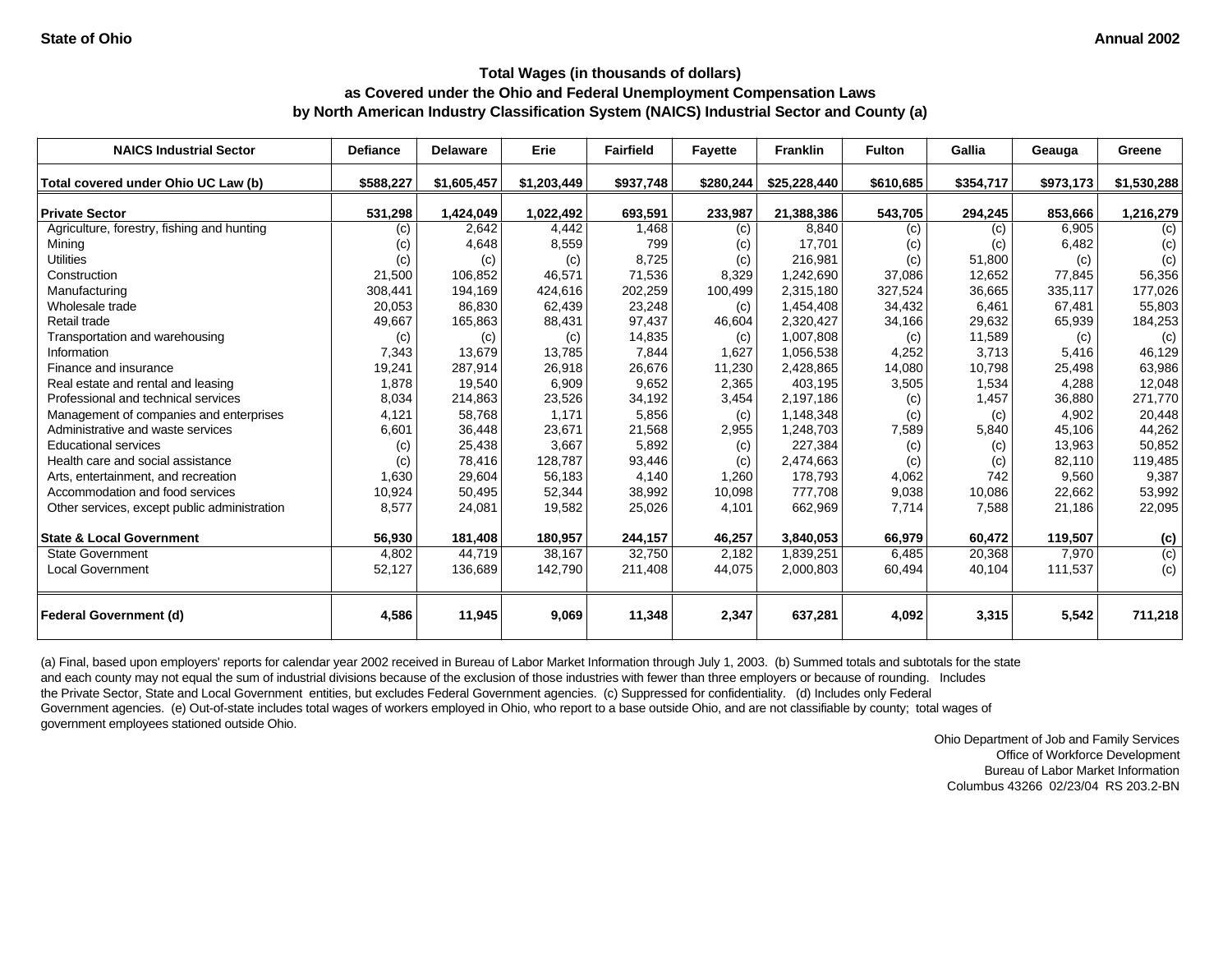| <b>NAICS Industrial Sector</b>               | <b>Guernsey</b> | <b>Hamilton</b> | Hancock     | <b>Hardin</b> | <b>Harrison</b> | Henry     | Highland  | <b>Hocking</b> | <b>Holmes</b> | Huron     |
|----------------------------------------------|-----------------|-----------------|-------------|---------------|-----------------|-----------|-----------|----------------|---------------|-----------|
| Total covered under Ohio UC Law (b)          | \$379,325       | \$21,375,096    | \$1,361,575 | \$228,985     | \$92,690        | \$326,665 | \$290,670 | \$168,497      | \$405,087     | \$734,600 |
| <b>Private Sector</b>                        | 296,077         | 19,466,973      | 1,258,092   | 186,966       | 73,844          | 270,829   | 219,934   | 116,849        | 363,746       | 652,329   |
| Agriculture, forestry, fishing and hunting   | 447             | 4,453           | (c)         | 676           | 883             | (c)       | (c)       | (c)            | 4,556         | 11,202    |
| Mining                                       | 4,432           | 6,870           | (c)         | (c)           | 17,514          | (c)       | (c)       | (c)            | 5,428         | (c)       |
| <b>Utilities</b>                             | 2,788           | 206,280         | 6,808       | 2,495         | (c)             | 948       | 2,968     | (c)            | (c)           | (c)       |
| Construction                                 | 22,711          | 973,284         | (c)         | 4,561         | 2,227           | 20,136    | 9,343     | 8,295          | 31,896        | 66,321    |
| Manufacturing                                | 87,132          | 3,476,638       | 482,144     | 86,143        | 20,312          | 138,087   | 93,013    | 43,949         | 170,444       | 324,458   |
| Wholesale trade                              | 12,119          | 1,625,112       | 44,620      | 9,756         | 5,424           | 7,671     | 5,274     | 4,599          | 17,540        | (c)       |
| Retail trade                                 | 36,249          | 1,332,696       | 111,303     | 17,460        | 5,137           | 22,799    | 29,358    | 18,829         | 34,024        | 45,895    |
| Transportation and warehousing               | 8.189           | 485,284         | 53,702      | 2,579         | (c)             | 18,630    | 5,160     | (c)            | (c)           | 28,445    |
| Information                                  | 5,704           | 672,307         | 16,907      | 2,336         | 710             | 3,462     | 10,467    | 1,451          | 1,949         | 11,540    |
| Finance and insurance                        | 9,633           | 1,404,677       | 36,703      | 4,677         | 949             | 8,407     | 16,668    | 4,976          | 11,078        | 12,945    |
| Real estate and rental and leasing           | 2,048           | 333,033         | 9,578       | 668           | 1,255           | 6,100     | 1,610     | 1,116          | 526           | 2,816     |
| Professional and technical services          | 8,520           | 1,896,110       | 22,546      | 2,316         | 1,038           | (c)       | 3,004     | 2,248          | 8,122         | (c)       |
| Management of companies and enterprises      | 2,720           | 2,037,883       | 23,792      | (c)           | (c)             | (c)       | (c)       | (c)            | 2,481         | (c)       |
| Administrative and waste services            | 12,388          | 946,741         | 69,268      | (c)           | (c)             | 3,401     | 2,856     | 2,226          | 10,511        | (c)       |
| <b>Educational services</b>                  | 400             | 238,048         | 27,109      | (c)           | (c)             | 580       | (c)       | 597            | (c)           | (c)       |
| Health care and social assistance            | 57,760          | 2,547,305       | 127,748     | (c)           | (c)             | 24,033    | 22,081    | 11,447         | (c)           | (c)       |
| Arts, entertainment, and recreation          | 906             | 277,906         | 3,681       | 869           | 729             | 256       | 165       | 1,267          | 876           | 1,578     |
| Accommodation and food services              | 16,290          | 520,870         | 34,048      | 6,407         | 1,185           | 4,115     | 9,069     | 6,441          | 12,577        | 18,493    |
| Other services, except public administration | 5,641           | 481,477         | 21,612      | 3,559         | 1,249           | 4,438     | 3,491     | 3,285          | 8,945         | 9,880     |
| <b>State &amp; Local Government</b>          | 83,249          | 1,908,123       | 103,483     | 42,019        | 18,846          | 55,836    | 70,736    | 51,648         | 41,340        | 82,271    |
| <b>State Government</b>                      | 34,612          | 384,178         | 9,499       | 1,440         | 1,092           | 1,825     | 4,491     | 16,621         | 1,420         | 3,913     |
| <b>Local Government</b>                      | 48,637          | 1,523,945       | 93,983      | 40,580        | 17,754          | 54,011    | 66,245    | 35,028         | 39,921        | 78,358    |
| <b>Federal Government (d)</b>                | 4,485           | 534,208         | 7,899       | 3,190         | 2,245           | 3,013     | 4,651     | 1,823          | 2,729         | 5,823     |

(a) Final, based upon employers' reports for calendar year 2002 received in Bureau of Labor Market Information through July 1, 2003. (b) Summed totals and subtotals for the state and each county may not equal the sum of industrial divisions because of the exclusion of those industries with fewer than three employers or because of rounding. Includes the Private Sector, State and Local Government entities, but excludes Federal Government agencies. (c) Suppressed for confidentiality. (d) Includes only Federal Government agencies. (e) Out-of-state includes total wages of workers employed in Ohio, who report to a base outside Ohio, and are not classifiable by county; total wages of government employees stationed outside Ohio.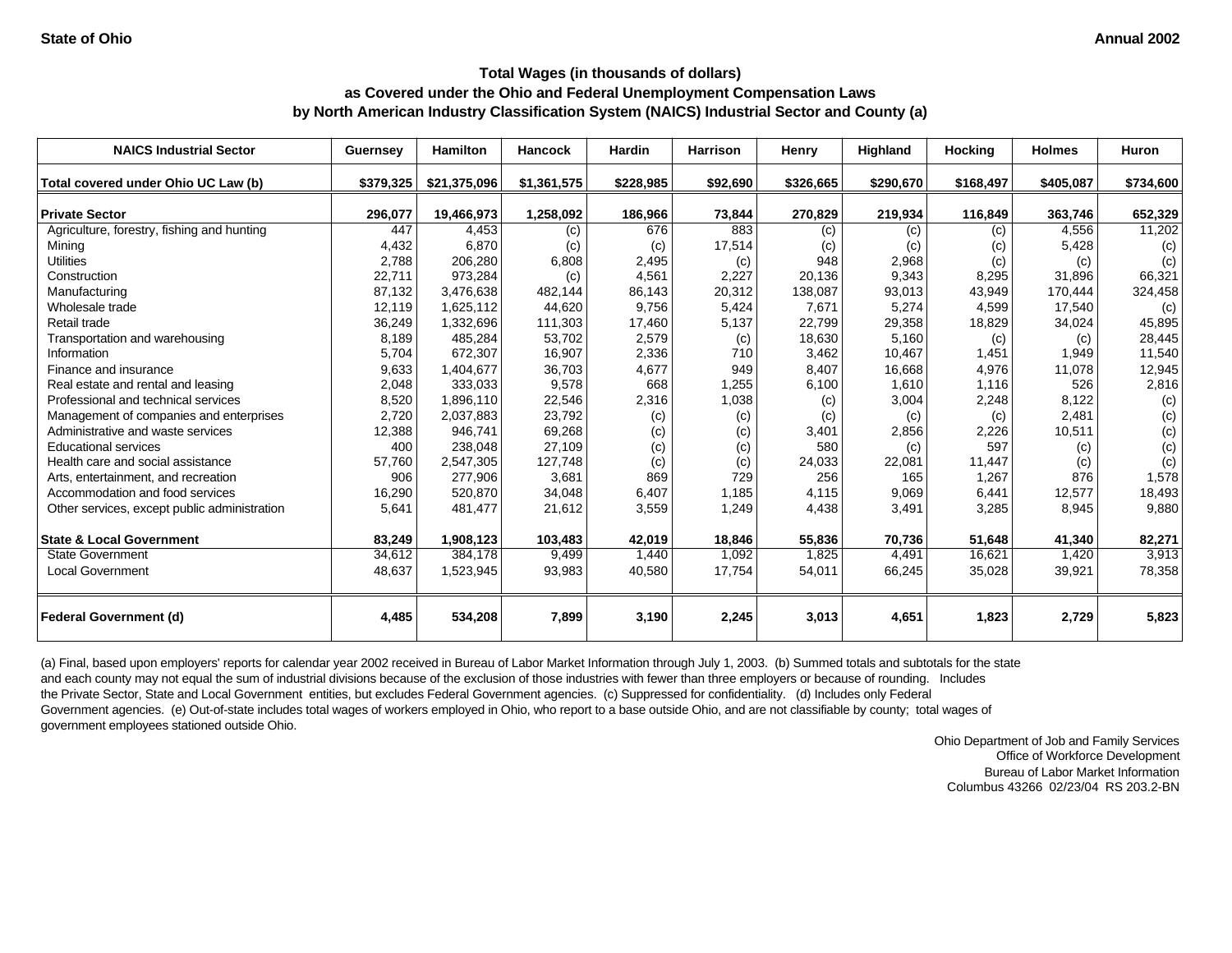| <b>NAICS Industrial Sector</b>               | <b>Jackson</b> | <b>Jefferson</b> | Knox      | Lake        | Lawrence  | Licking     | Logan     | Lorain      | Lucas       | <b>Madison</b> |
|----------------------------------------------|----------------|------------------|-----------|-------------|-----------|-------------|-----------|-------------|-------------|----------------|
| Total covered under Ohio UC Law (b)          | \$274,847      | \$704,286        | \$523,469 | \$3,059,563 | \$263,759 | \$1,495,137 | \$662,630 | \$3,107,243 | \$7,712,826 | \$408,048      |
| <b>Private Sector</b>                        | 231,169        | 602,941          | 440,831   | 2,661,042   | 183,248   | 1,264,685   | 601,216   | 2,614,252   | 6,569,302   | 299,794        |
| Agriculture, forestry, fishing and hunting   | 5,392          | (c)              | 1,611     | 25,417      | (c)       | 20,496      | 1,647     | (c)         | (c)         | (c)            |
| Mining                                       | 12,440         | 2,425            | 3,504     | 10,362      | (c)       | 2,182       | 1,817     | (c)         | (c)         | (c)            |
| <b>Utilities</b>                             | (c)            | 56,434           | 2,309     | 51,940      | 3,822     | 9,220       | (c)       | 25.665      | 50,175      | (c)            |
| Construction                                 | 12,005         | 74,445           | 46,172    | 172,539     | 19,414    | 102,192     | 21,532    | 188.701     | 442.735     | 14,320         |
| Manufacturing                                | 104,864        | 145,412          | 174,406   | 996,360     | 18,562    | 317,476     | 340,054   | 1,043,950   | 1,655,851   | 122,121        |
| Wholesale trade                              | (c)            | 19,563           | 12,352    | 177,921     | 4,434     | 28,201      | (c)       | 95,642      | 379,151     | 14,106         |
| Retail trade                                 | 27,363         | 59,248           | 38,232    | 297,254     | 38,804    | 192,220     | 33,281    | 257,879     | 616,123     | 28,833         |
| Transportation and warehousing               | (c)            | 11,733           | 4,135     | 27,907      | 20,867    | 56,118      | 39,328    | 58,275      | 233,688     | (c)            |
| Information                                  | 2,804          | 18,357           | 6,782     | 28,640      | 3,760     | 23,451      | 3,429     | 44,635      | 150,654     | 1,760          |
| Finance and insurance                        | 8,667          | 13,173           | 11,297    | 75,481      | 7,711     | 87,318      | 16,295    | 67.727      | 292,058     | 5,098          |
| Real estate and rental and leasing           | 659            | 5,795            | 3,043     | 22,653      | 1,244     | 22,439      | 4,433     | 22,806      | 92,079      | 1,670          |
| Professional and technical services          | 3,095          | (c)              | (c)       | 144,710     | (c)       | (c)         | 20,069    | 77,840      | 397,458     | 16,247         |
| Management of companies and enterprises      | (c)            | (c)              | (c)       | 50,780      | (c)       | (c)         | (c)       | 21,045      | 138,801     | (c)            |
| Administrative and waste services            | (c)            | 14,548           | 7,207     | 88,125      | 6,015     | 37,298      | 35,141    | 89,587      | 375,362     | 7,835          |
| <b>Educational services</b>                  | (c)            | 14,803           | 38,807    | 21,120      | 531       | 31,996      | 398       | 65,618      | 74,332      | 768            |
| Health care and social assistance            | (c)            | 119,231          | 56,125    | 290,142     | 32,383    | 161,720     | 43,305    | 371,214     | 1,216,019   | 61,593         |
| Arts, entertainment, and recreation          | 670            | 4,157            | 2,384     | 16,280      | 1,028     | 7,916       | 3,538     | 16,958      | 53,311      | 313            |
| Accommodation and food services              | 7,314          | 17,743           | 13,741    | 93,582      | 10,930    | 48,512      | 11,083    | 76,267      | 217,530     | 10,444         |
| Other services, except public administration | 3,922          | 13,138           | 9,082     | 69,826      | 5,986     | 36,140      | 9,780     | 72,855      | 170,671     | 2,540          |
| <b>State &amp; Local Government</b>          | 43,679         | 101,346          | 82,638    | 398,520     | 80,511    | 230,452     | 61,415    | 492,992     | 1,143,524   | 108,254        |
| <b>State Government</b>                      | 6,638          | 4,292            | 20,213    | 5,540       | 9,498     | 36,344      | 3,636     | 52,851      | 366,510     | 58,938         |
| <b>Local Government</b>                      | 37,040         | 97,054           | 62,425    | 392,981     | 71,012    | 194,107     | 57,779    | 440,141     | 777,014     | 49,316         |
| <b>Federal Government (d)</b>                | 2,986          | 10,832           | 4,472     | 23,535      | 5,271     | 25,031      | 6,505     | 107,818     | 104,698     | 3,434          |

(a) Final, based upon employers' reports for calendar year 2002 received in Bureau of Labor Market Information through July 1, 2003. (b) Summed totals and subtotals for the state and each county may not equal the sum of industrial divisions because of the exclusion of those industries with fewer than three employers or because of rounding. Includes the Private Sector, State and Local Government entities, but excludes Federal Government agencies. (c) Suppressed for confidentiality. (d) Includes only Federal Government agencies. (e) Out-of-state includes total wages of workers employed in Ohio, who report to a base outside Ohio, and are not classifiable by county; total wages of government employees stationed outside Ohio.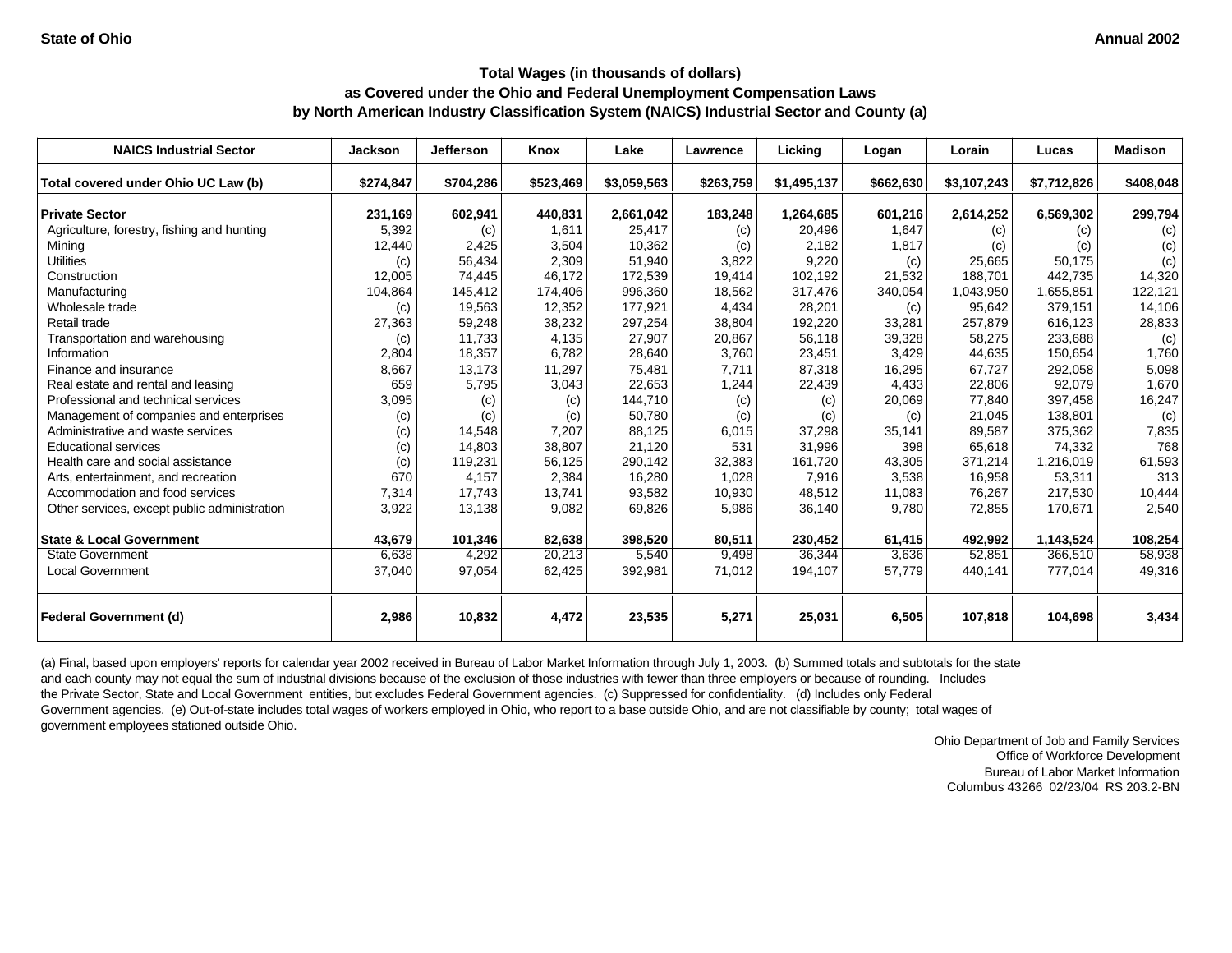| <b>NAICS Industrial Sector</b>               | <b>Mahoning</b> | <b>Marion</b> | <b>Medina</b> | <b>Meigs</b> | Mercer    | Miami       | <b>Monroe</b> | <b>Montgomery</b> | Morgan   | <b>Morrow</b> |
|----------------------------------------------|-----------------|---------------|---------------|--------------|-----------|-------------|---------------|-------------------|----------|---------------|
| Total covered under Ohio UC Law (b)          | \$2,894,137     | \$827,758     | \$1,609,045   | \$95,225     | \$403,640 | \$1,261,630 | \$127,409     | \$10,066,972      | \$95,537 | \$142,638     |
| <b>Private Sector</b>                        | 2,456,320       | 633,879       | 1,394,234     | 69,083       | 327,470   | 1,106,813   | 106,532       | 8,976,686         | 77,001   | 99,056        |
| Agriculture, forestry, fishing and hunting   | 3,836           | (c)           | 4,116         | 1,960        | (c)       | 1,466       | (c)           | 8,335             | (c)      | 410           |
| Mining                                       | 10,181          | (c)           | 1,851         | 12,363       | (c)       | 3,380       | 529           | 2,983             | (c)      | 553           |
| <b>Utilities</b>                             | 31,621          | (c)           | (c)           | (c)          | (c)       | (c)         | (c)           | 55.450            | (c)      | (c)           |
| Construction                                 | 205,461         | 37,917        | 109,411       | 15,742       | 31,645    | 63,627      | 4,471         | 413,827           | 11,445   | 6,548         |
| Manufacturing                                | 365,668         | 253,296       | 375,329       | (c)          | 130,593   | 470,327     | (c)           | 2,415,337         | 21,642   | 41,744        |
| Wholesale trade                              | 162,880         | (c)           | 128,006       | 1,542        | 21,004    | 74,116      | (c)           | 500,836           | 2,556    | (c)           |
| Retail trade                                 | 335,310         | 60,223        | 157,897       | 11,133       | 32,500    | 114,553     | 4,615         | 642,211           | 5,322    | 11,931        |
| Transportation and warehousing               | 81,028          | 19,078        | (c)           | (c)          | (c)       | (c)         | 2,075         | 349.500           | (c)      | 4,562         |
| Information                                  | 74,074          | 49,549        | 19,109        | (c)          | 4.636     | 11,756      | 1,086         | 492,599           | 943      | 999           |
| Finance and insurance                        | 120,656         | 14,082        | 38,628        | 3,609        | 19,311    | 29,007      | 5,260         | 431,810           | 2,123    | 2,101         |
| Real estate and rental and leasing           | 35,059          | 7,383         | 12,114        | 171          | 1,603     | 7,202       | 61            | 109,096           | 50       | 681           |
| Professional and technical services          | 107,466         | 31,730        | 97,757        | 1,173        | (c)       | 25,807      | 993           | 708,173           | 550      | (c)           |
| Management of companies and enterprises      | 34,193          | (c)           | 92,022        | (c)          | (c)       | 53,659      | (c)           | 272,579           | (c)      | (c)           |
| Administrative and waste services            | 136,162         | (c)           | 86,904        | (c)          | (c)       | 35,979      | 470           | 443,023           | (c)      | (c)           |
| <b>Educational services</b>                  | 24,349          | 1,456         | 4,481         | (c)          | (c)       | 3,533       | (c)           | 172,028           | (c)      | (c)           |
| Health care and social assistance            | 552,173         | 80,437        | 150,928       | (c)          | (c)       | 123,294     | (c)           | 1,421,831         | 6,539    | (c)           |
| Arts, entertainment, and recreation          | 10,813          | 2,132         | 12,406        | 160          | 1,780     | 4,055       | (c)           | 41,195            | 139      | 620           |
| Accommodation and food services              | 95,144          | 21,732        | 45,837        | 3,572        | 8,980     | 33,469      | (c)           | 261,778           | 1,549    | 3,733         |
| Other services, except public administration | 70,245          | 16,461        | 26,344        | 1,221        | 10,847    | 23,037      | 1,065         | 234,095           | 587      | 1,333         |
| <b>State &amp; Local Government</b>          | 437,817         | 193,879       | 214,811       | 26,142       | 76,170    | 154,816     | 20,877        | 1,090,286         | 18,537   | 43,582        |
| <b>State Government</b>                      | 112,692         | 59,778        | 7,068         | 1,523        | 7,519     | 5,817       | 1,284         | 91,031            | 2,071    | 3,536         |
| <b>Local Government</b>                      | 325,125         | 134,101       | 207,743       | 24,619       | 68,651    | 149,000     | 19,594        | 999,255           | 16,466   | 40,046        |
| <b>Federal Government (d)</b>                | 72,473          | 6,857         | 14,273        | 2,928        | 3,900     | 9,436       | 2,137         | 288,206           | 1,447    | 2,069         |

(a) Final, based upon employers' reports for calendar year 2002 received in Bureau of Labor Market Information through July 1, 2003. (b) Summed totals and subtotals for the state and each county may not equal the sum of industrial divisions because of the exclusion of those industries with fewer than three employers or because of rounding. Includes the Private Sector, State and Local Government entities, but excludes Federal Government agencies. (c) Suppressed for confidentiality. (d) Includes only Federal Government agencies. (e) Out-of-state includes total wages of workers employed in Ohio, who report to a base outside Ohio, and are not classifiable by county; total wages of government employees stationed outside Ohio.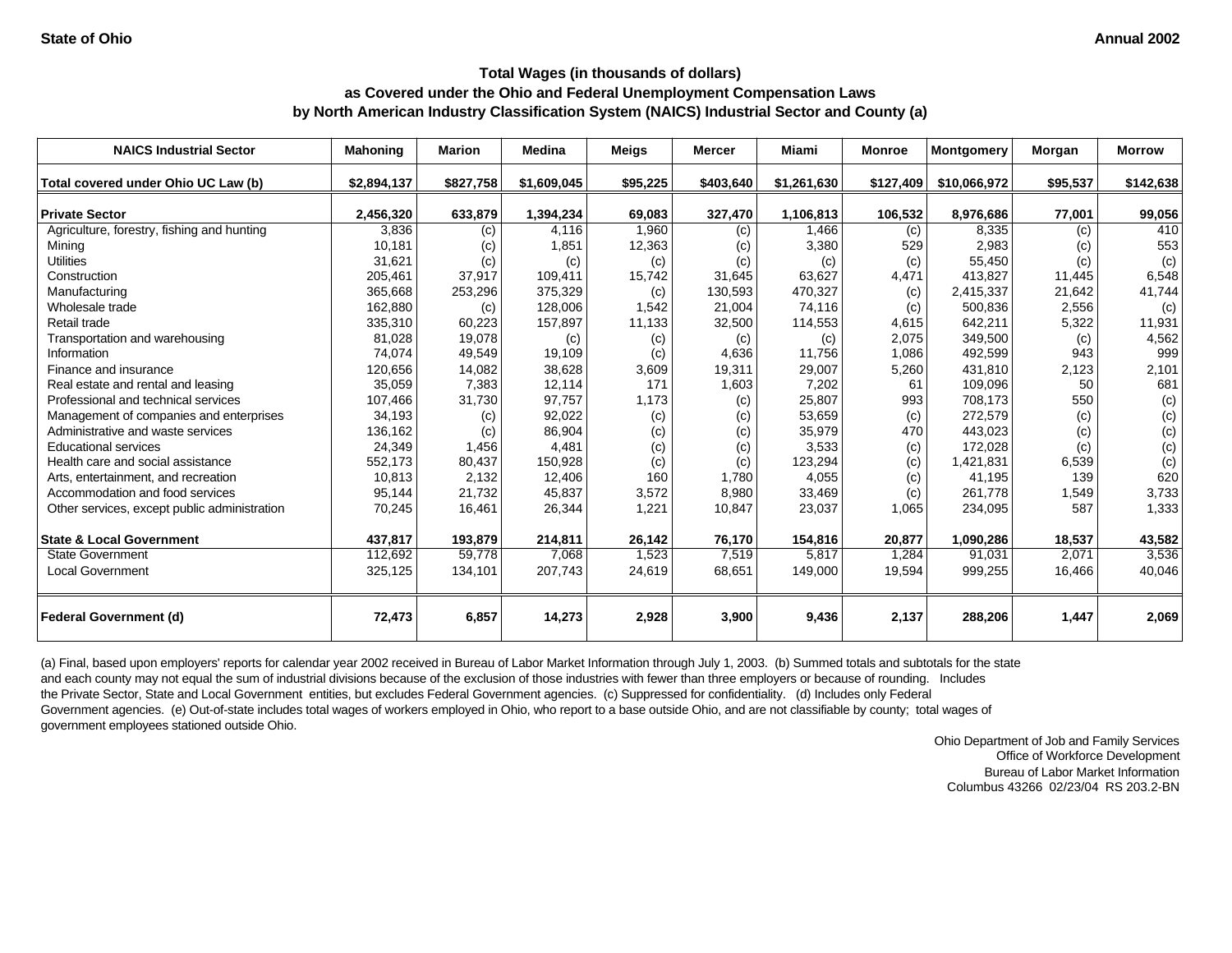| <b>NAICS Industrial Sector</b>               | <b>Muskingum</b> | <b>Noble</b> | <b>Ottawa</b> | <b>Paulding</b> | Perry     | Pickawav  | <b>Pike</b> | Portage     | Preble    | <b>Putnam</b> |
|----------------------------------------------|------------------|--------------|---------------|-----------------|-----------|-----------|-------------|-------------|-----------|---------------|
| Total covered under Ohio UC Law (b)          | \$1,073,551      | \$91,604     | \$409,431     | \$142,460       | \$177,972 | \$487,739 | \$317,238   | \$1,643,603 | \$310,045 | \$313,103     |
| <b>Private Sector</b>                        | 926,716          | 55,976       | 342,104       | 108,792         | 135,979   | 342,322   | 267,579     | 1,177,106   | 255,575   | 267,835       |
| Agriculture, forestry, fishing and hunting   | 650              | 521          | 2,490         | (c)             | 365       | (c)       | (c)         | 2,310       | (c)       | (c)           |
| Mining                                       | 16,523           | 3,435        | 8,729         | (c)             | 8,629     | (c)       | (c)         | 8,069       | (c)       | (c)           |
| <b>Utilities</b>                             | 13,190           | 782          | (c)           | (c)             | 1,696     | (c)       | (c)         | (c)         | (c)       | (c)           |
| Construction                                 | 41,586           | 2,325        | 14,746        | 3,532           | 27,036    | 21,956    | 10,428      | 83,028      | 10.656    | 27,618        |
| Manufacturing                                | 249,114          | 24,828       | 96,908        | 46,703          | 47,434    | 186,212   | 174,600     | 503,875     | 144,923   | 154,887       |
| Wholesale trade                              | 112,835          | 2,180        | (c)           | 14,825          | 3,406     | (c)       | 3,062       | 94,957      | (c)       | 7,299         |
| Retail trade                                 | 127,144          | 5,502        | 39,222        | 9,789           | 10,980    | 30,202    | 17,371      | 122,038     | 23,799    | 18,584        |
| Transportation and warehousing               | 19,483           | 1,871        | 13,611        | (c)             | 1,134     | 10,369    | (c)         | (c)         | 14,698    | (c)           |
| Information                                  | 9,902            | 445          | 3,487         | 776             | 2,319     | 3,135     | 3,053       | 22,684      | 1,111     | 2,492         |
| Finance and insurance                        | 26,105           | (c)          | 10,922        | 2,872           | 5,706     | 9,472     | 4,968       | 21,505      | 6,598     | 10,826        |
| Real estate and rental and leasing           | 6,267            | (c)          | 3,258         | 405             | 380       | 2,290     | 2,046       | 9,314       | 1,239     | 694           |
| Professional and technical services          | 16,561           | 615          | (c)           | 2,332           | 3,549     | (c)       | 7,575       | 38,532      | (c)       | 2,508         |
| Management of companies and enterprises      | 18,878           | (c)          | (c)           | (c)             | (c)       | (c)       | (c)         | 15,490      | (c)       | (c)           |
| Administrative and waste services            | 13,453           | 402          | 5,044         | 477             | 1,358     | 6,994     | 2,417       | 25,616      | 6,630     | 4,986         |
| <b>Educational services</b>                  | (c)              | (c)          | (c)           | (c)             | (c)       | (c)       | 521         | 16,375      | 86        | (c)           |
| Health care and social assistance            | (c)              | 7,683        | (c)           | (c)             | (c)       | (c)       | 23,403      | 81,129      | 14,396    | (c)           |
| Arts, entertainment, and recreation          | 4,573            | (c)          | 13,456        | (c)             | 542       | 1,575     | (c)         | 25,797      | 699       | 1,243         |
| Accommodation and food services              | 34,221           | (c)          | 23,928        | (c)             | 3,373     | 11,414    | (c)         | 43,980      | 7,911     | 5,128         |
| Other services, except public administration | 22,644           | 1,387        | 10,216        | 2,641           | 1,963     | 5,583     | 2,615       | 28,722      | 4,861     | 4,447         |
| <b>State &amp; Local Government</b>          | 146,835          | 35,628       | 67,327        | 33,668          | 41,993    | 145,417   | 49,659      | 466,496     | 54,469    | 45,268        |
| <b>State Government</b>                      | 15,808           | 21,979       | 7,607         | 1,147           | 1,754     | 68,927    | 2,987       | 214,940     | 6,106     | 1,970         |
| <b>Local Government</b>                      | 131,028          | 13,649       | 59,719        | 32,521          | 40,239    | 76,490    | 46,672      | 251,556     | 48,363    | 43,298        |
| <b>Federal Government (d)</b>                | 12,748           | 922          | 6,585         | 1,749           | 2,488     | 3,548     | 2,953       | 12,946      | 3,360     | 2,837         |

(a) Final, based upon employers' reports for calendar year 2002 received in Bureau of Labor Market Information through July 1, 2003. (b) Summed totals and subtotals for the state and each county may not equal the sum of industrial divisions because of the exclusion of those industries with fewer than three employers or because of rounding. Includes the Private Sector, State and Local Government entities, but excludes Federal Government agencies. (c) Suppressed for confidentiality. (d) Includes only Federal Government agencies. (e) Out-of-state includes total wages of workers employed in Ohio, who report to a base outside Ohio, and are not classifiable by county; total wages of government employees stationed outside Ohio.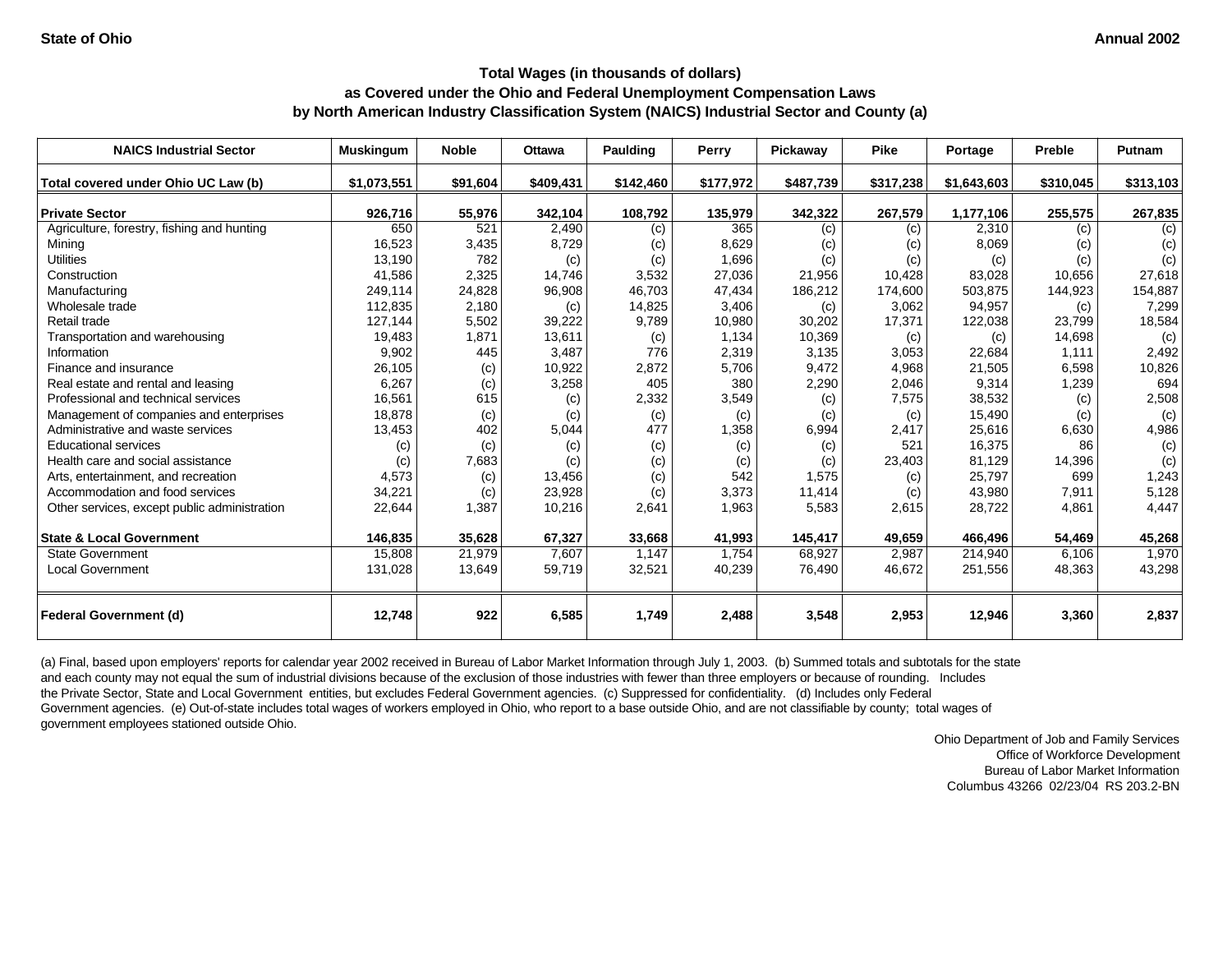| <b>NAICS Industrial Sector</b>               | Richland    | <b>Ross</b> | <b>Sandusky</b> | <b>Scioto</b> | <b>Seneca</b> | <b>Shelby</b> | <b>Stark</b> | <b>Summit</b> | <b>Trumbull</b> | <b>Tuscarawas</b> |
|----------------------------------------------|-------------|-------------|-----------------|---------------|---------------|---------------|--------------|---------------|-----------------|-------------------|
| Total covered under Ohio UC Law (b)          | \$1,814,532 | \$802,871   | \$756,906       | \$626,838     | \$575,966     | \$998,025     | \$5,069,861  | \$8,892,947   | \$2,904,611     | \$896,145         |
| <b>Private Sector</b>                        | 1,523,150   | 634,355     | 655,621         | 459,769       | 488,513       | 913,753       | 4,464,148    | 7,832,377     | 2,566,782       | 759,701           |
| Agriculture, forestry, fishing and hunting   | 2,246       | (c)         | (c)             | 824           | 3,000         | (c)           | 6,137        | 6,346         | 879             | 3,397             |
| Mining                                       | 823         | (c)         | (c)             | 449           | 6,266         | (c)           | 20,269       | 5,174         | 3,055           | 14,749            |
| <b>Utilities</b>                             | (c)         | 11,347      | (c)             | 5,207         | 5,673         | (c)           | 30,899       | 140,413       | 8.696           | 3,677             |
| Construction                                 | 66,632      | 33,114      | 30,629          | 37,388        | 33,485        | 59,265        | 277,358      | 402,328       | 83,042          | 46,242            |
| Manufacturing                                | 659,881     | 236,695     | 356,120         | 75,110        | 205,339       | 573,285       | 1,516,183    | 1,600,044     | 1,366,250       | 277,282           |
| Wholesale trade                              | 47,252      | 18,956      | 16,485          | 9,045         | 19,050        | 58,703        | 335,699      | 595,753       | 88,106          | 37,361            |
| Retail trade                                 | 155,948     | 77,415      | 61,247          | 60,275        | 43,367        | 52,951        | 441,834      | 773,549       | 225,343         | 91,767            |
| Transportation and warehousing               | (c)         | 18,005      | (c)             | 12,532        | 10,995        | (c)           | 71,240       | 398.627       | 84,550          | 28,578            |
| Information                                  | 60,373      | 25,520      | 8,388           | 7,520         | 8,488         | 8,445         | 74,571       | 218,079       | 29,502          | 11,898            |
| Finance and insurance                        | 51,407      | 13,023      | 14,007          | 17,748        | 23,863        | 10,766        | 213,234      | 413,029       | 67,219          | 24,147            |
| Real estate and rental and leasing           | 9,289       | 4,967       | 3,992           | 3,406         | 3,114         | 4,728         | 38,135       | 86,265        | 28,736          | 5,940             |
| Professional and technical services          | 34,484      | 8,844       | 10,913          | (c)           | 10,325        | (c)           | 181,041      | 488.704       | 56,090          | 21,228            |
| Management of companies and enterprises      | 5,631       | 3,600       | 6,600           | (c)           | 2,679         | (c)           | 36,130       | 640,226       | 32,068          | 6,107             |
| Administrative and waste services            | 58,781      | 26,630      | 16,250          | 33,255        | 8,616         | 18,092        | 147,903      | 362,793       | 72,603          | 20,863            |
| <b>Educational services</b>                  | 5,746       | 2,476       | (c)             | 2,902         | 19,216        | (c)           | 54,629       | 68,839        | 10,220          | 3,132             |
| Health care and social assistance            | 217,167     | 112,590     | (c)             | 149,458       | 58,022        | (c)           | 732,979      | 1,157,905     | 294,868         | 101,395           |
| Arts, entertainment, and recreation          | 8,274       | 2,496       | 4,036           | 850           | 2,339         | 971           | 25,451       | 56,071        | 11,200          | 3,817             |
| Accommodation and food services              | 50,615      | 23,771      | 15,999          | 20,373        | 13,940        | 16,139        | 139,407      | 232,332       | 65,167          | 32,988            |
| Other services, except public administration | 40,209      | 13,617      | 19,317          | 9,307         | 10,725        | 13,655        | 121,047      | 185,900       | 39,189          | 25,132            |
| <b>State &amp; Local Government</b>          | 291,382     | 168,516     | 101,285         | 167,069       | 87,453        | 84,272        | 605,714      | 1,060,570     | 337,829         | 136,445           |
| <b>State Government</b>                      | 86,611      | 70,589      | 8,353           | 66,389        | 17,231        | 13,165        | 57,503       | 194,284       | 37,578          | 20,861            |
| <b>Local Government</b>                      | 204,771     | 97,927      | 92,932          | 100,680       | 70,222        | 71,107        | 548,211      | 866,286       | 300,251         | 115,584           |
| <b>Federal Government (d)</b>                | 31,212      | 78,137      | 5,174           | 7,519         | 5,698         | 3,652         | 56,690       | 125,640       | 23,370          | 9,365             |

(a) Final, based upon employers' reports for calendar year 2002 received in Bureau of Labor Market Information through July 1, 2003. (b) Summed totals and subtotals for the state and each county may not equal the sum of industrial divisions because of the exclusion of those industries with fewer than three employers or because of rounding. Includes the Private Sector, State and Local Government entities, but excludes Federal Government agencies. (c) Suppressed for confidentiality. (d) Includes only Federal Government agencies. (e) Out-of-state includes total wages of workers employed in Ohio, who report to a base outside Ohio, and are not classifiable by county; total wages of government employees stationed outside Ohio.